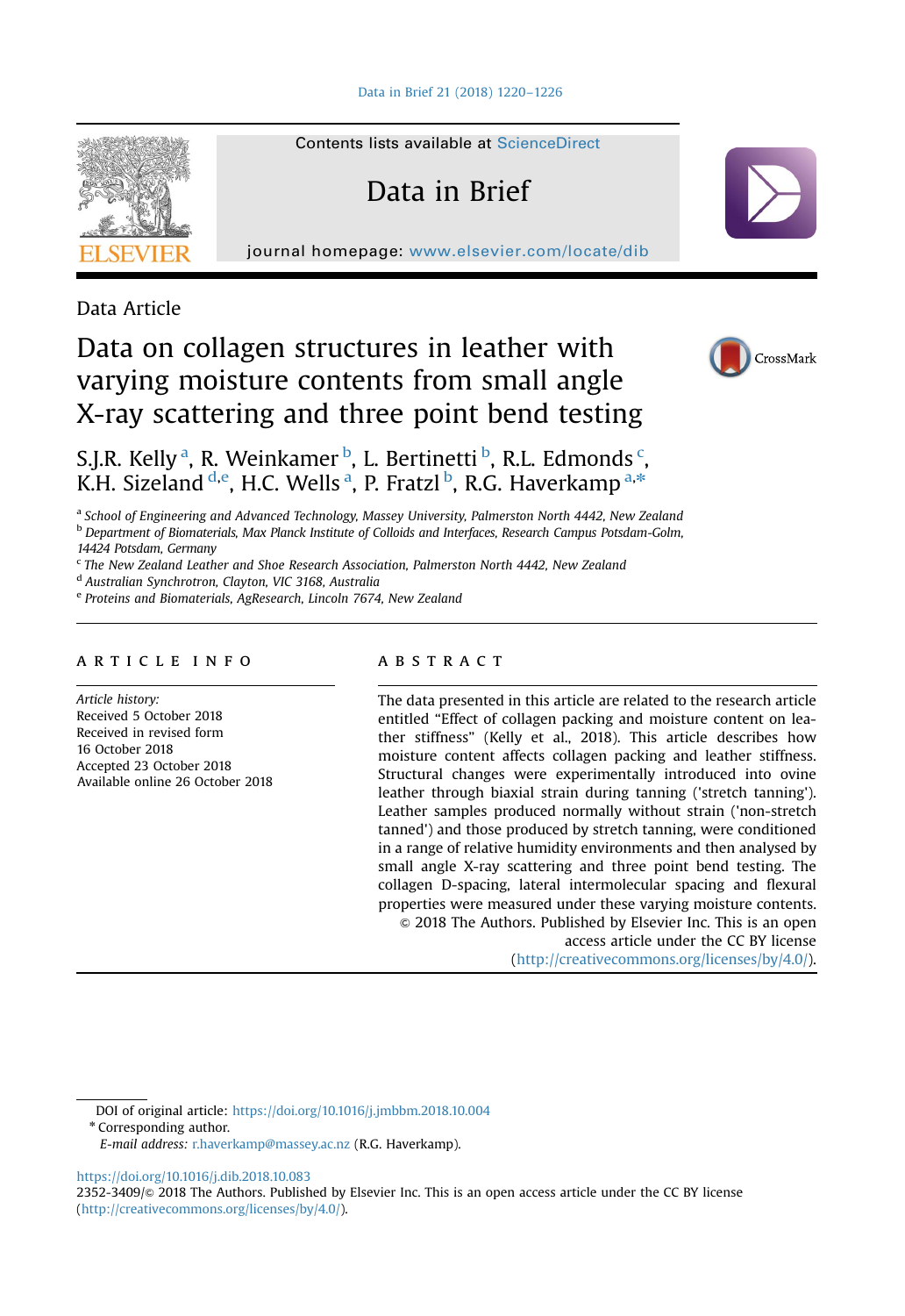| Subject area                 | Materials Science                                                                                                                                                                                                                                                                                                                                                                                                                                                                                                                                                         |
|------------------------------|---------------------------------------------------------------------------------------------------------------------------------------------------------------------------------------------------------------------------------------------------------------------------------------------------------------------------------------------------------------------------------------------------------------------------------------------------------------------------------------------------------------------------------------------------------------------------|
| More specific subject area   | <b>Biomaterials</b>                                                                                                                                                                                                                                                                                                                                                                                                                                                                                                                                                       |
| Type of data                 | Graphs and Tables                                                                                                                                                                                                                                                                                                                                                                                                                                                                                                                                                         |
| How data was acquired        | Biaxial strain, small angle X-ray scattering (SAXS) and three point bend<br>testing                                                                                                                                                                                                                                                                                                                                                                                                                                                                                       |
| Data format                  | Analyzed                                                                                                                                                                                                                                                                                                                                                                                                                                                                                                                                                                  |
| <b>Experimental factors</b>  | Samples were pre-conditioned in a controlled humidity environment<br>over saturated salt solutions (for synchrotron based SAXS measure-<br>ments) or into a custom humidity cell (for bench-top SAXS measure-<br>ments) to achieve 40, 60 and 80% relative humidity. 100% relative<br>humidity was achieved by wetting the samples. 0% relative humidity<br>was achieved by placing the samples in a vacuum chamber during<br>measurements.                                                                                                                               |
| <b>Experimental features</b> | Small and wide angle X-ray scattering (SAXS/WAXS) beamline at the<br>Australian Synchrotron using an X-ray energy of 18 keV and a sample<br>to detector distance of 3.30 m for SAXS and 0.56 m for WAXS.<br>Bench-top SAXS II Nanostar using an X-ray energy of 8 keV in the<br>scanning-SAXS configuration with rotating anode X-ray generator,<br>crossed Göbel mirrors and HiStar area detector (Bruker AXS) under<br>vacuum with a sample detector distance of 1.10 m.<br>Three point bend testing according to ISO 178:2010 was used for flex-<br>ural measurements. |
| Data source location         | Massey University, Palmerston North, New Zealand                                                                                                                                                                                                                                                                                                                                                                                                                                                                                                                          |
| Data accessibility           | All data is provided in this article.                                                                                                                                                                                                                                                                                                                                                                                                                                                                                                                                     |
| Related research article     | S. J. R. Kelly, R. Weinkamer, L. Bertinetti, R. L. Edmonds, K. H. Sizeland,<br>H. C. Wells, P. Fratzl and R. G. Haverkamp. Effect of collagen packing<br>and moisture content on leather stiffness. Journal of Mechanical<br>Behavior of Biomedical Materials (2018). [1]                                                                                                                                                                                                                                                                                                 |

## Value of the data

- The data presents changes in structural parameters of collagen, including D-spacing and intermolecular spacing, with both moisture content and tensile strain during tanning and can be used to test theories of the influence of water on collagen structure.
- The data presents changes in mechanical properties of leather, using the bend test, with changes in moisture content and tensile strain during tanning and can be used to test theories of the relationship between mechanical properties and nanostructure.

## 1. Data

The data presented here offers additional measurements of collagen structural parameters and mechanical properties of leather at different sample orientations to that presented in Ref. [\[1\].](#page-6-0) Here we present results from SAXS measured flat on to leather surface for samples tanned normally (control) and those tanned under biaxial strain (stretch tanned leather). The data sets are divided into three parts.

Part 1 characterizes the thickness ([Table 1](#page-2-0)), apparent density [\(Table 2\)](#page-2-0) and moisture contents achieved from the various relative humidity environments ([Fig. 1\)](#page-2-0) for the two leather types.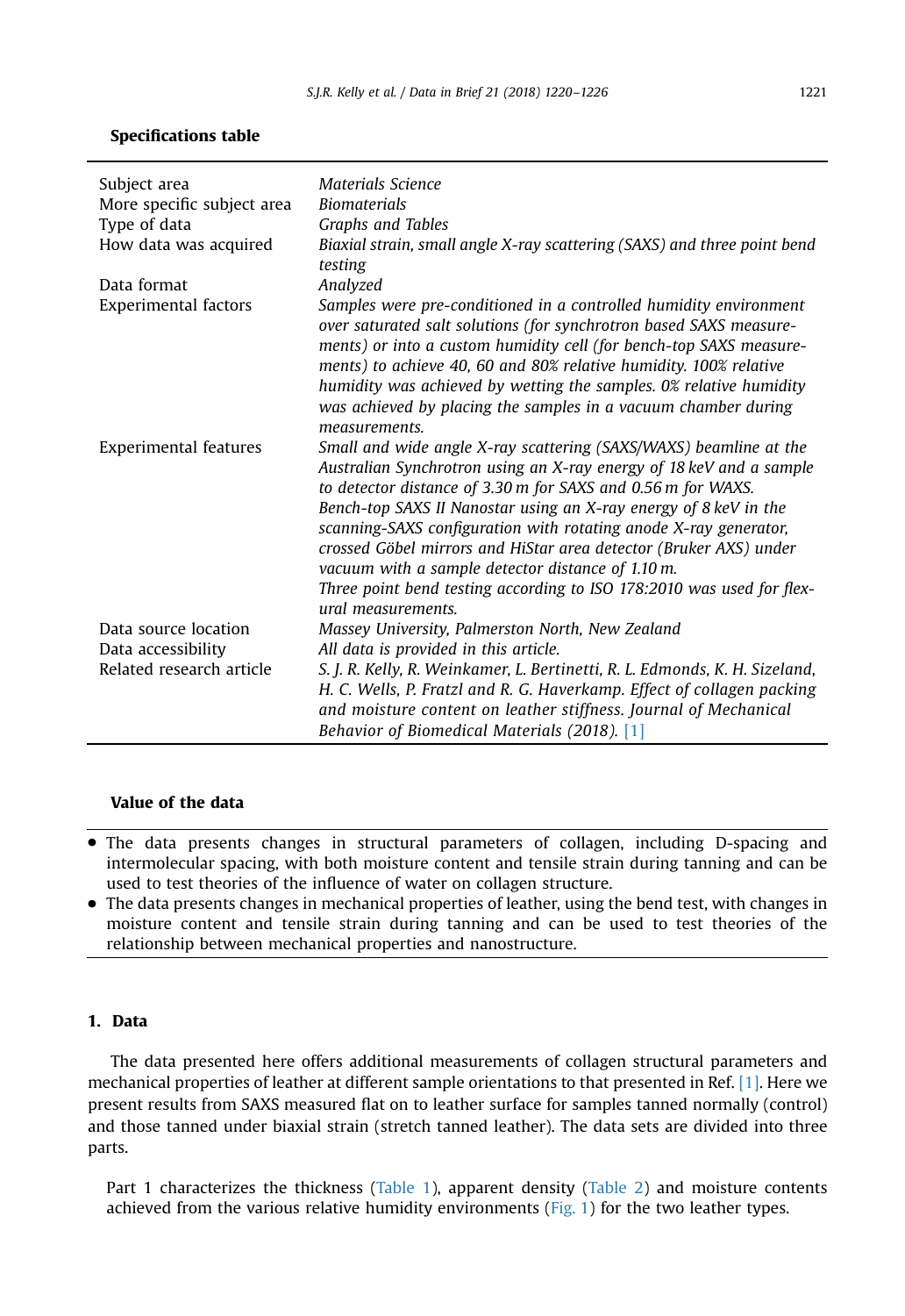<span id="page-2-0"></span>Part 2 contains the collagen structural information (D-spacing ([Fig. 2](#page-4-0) and [Table 3](#page-3-0)) and lateral intermolecular spacing [\(Fig. 3](#page-4-0) and [Table 4](#page-3-0)) of the two leather types at varying moisture. Part 3 shows the force-deflection curve [\(Fig. 4\)](#page-5-0) of the two leather types.

1.1. Part-1: Characteristics of the two leather types (non-stretch tanned (control) and stretch tanned leather)

See Tables 1 and 2 and Fig. 1.

## Table 1

Thicknesses of control, non-stretch tanned leather and stretch tanned leather grain and corium layers. Data are presented as the average (standard deviation). P-values are from a t-test assuming unequal variance between the grain and corium layers of the control and stretch tanned leather and the grain to corium ratio of each leather type. These correspond to Fig. 1 in Kelly et al. (2018) [\[1\].](#page-6-0)

| Sample                                 | Grain thickness (mm)       | Grain: Corium Ratio |  |
|----------------------------------------|----------------------------|---------------------|--|
| Control leather (Grain, corium)        | 0.83(0.04), 1.41(0.11)     | 0.6(0.1)            |  |
| Stretch tanned leather (Grain, corium) | $0.51$ (0.08), 0.43 (0.05) | 1.2(0.1)            |  |
| P-value (Grain, corium)                | $\ll 0.05. \ll 0.05$       | $\ll 0.05$          |  |

#### Table 2

Apparent density of each leather type at ambient conditions.

| Sample                   | Length (m) | Width (m) | Thickness (m) | Volume $(m^3)$ | Weight (kg) | Density $(kg/m^3)$ |
|--------------------------|------------|-----------|---------------|----------------|-------------|--------------------|
| Control leather 1        | 0.01309    | 0.00991   | 0.00212       | $2.75E - 07$   | 0.000057    | 208.7              |
| Control leather 2        | 0.01338    | 0.0099    | 0.00202       | $2.67E - 07$   | 0.000059    | 220.5              |
| Control leather 3        | 0.01369    | 0.00976   | 0.00205       | $2.73E - 07$   | 0.000059    | 217.2              |
| Stretch tanned leather 1 | 0.01175    | 0.00955   | 0.00093       | $104E - 07$    | 0.000036    | 345.3              |
| Stretch tanned leather 2 | 0.01126    | 0.00977   | 0.00094       | $1.04E - 07$   | 0.000034    | 325.7              |
| Stretch tanned leather 3 | 0.01018    | 0.00964   | 0.00092       | $8.99E - 08$   | 0.000031    | 340.2              |



Fig. 1. Isothermal gravimetric analysis at various relative humidity environments to determine leather moisture content. Dark blue points are (a) the control leather (slope =  $3.2 \pm 0.3$  µg/mg,  $R^2$  = 0.97); and (b) the stretch tanned leather (slope  $2.6+0.5 \mu$ g/mg,  $R^2 = 0.89$ ).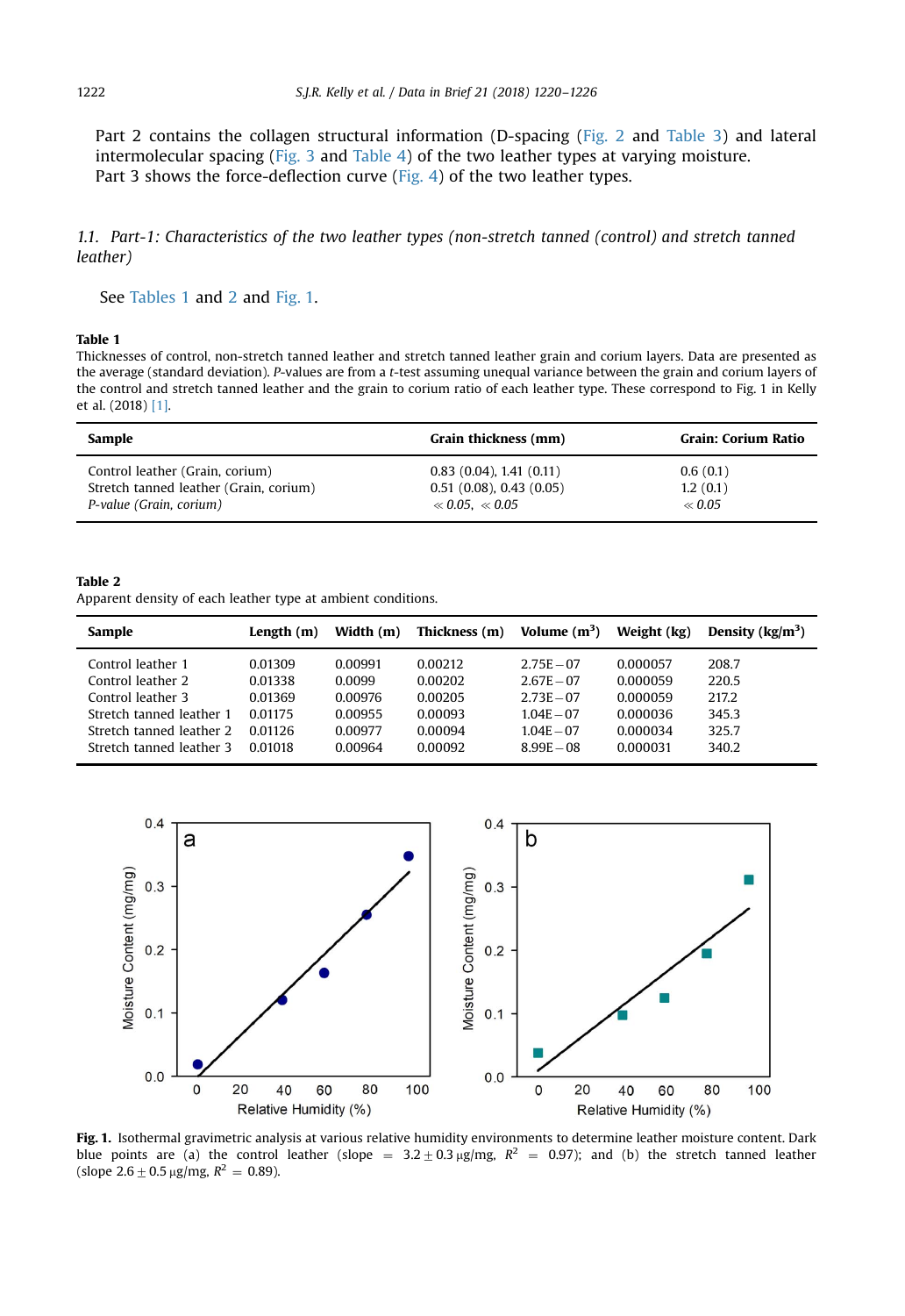<span id="page-3-0"></span>1.2. Part-2: Structural collagen information determined by small angle X-ray scattering (SAXS) under varying moisture contents

See Tables 3, 4 and [5](#page-4-0) and [Figs. 2](#page-4-0) and [3](#page-4-0).

#### Table 3

D-spacing lengths for each leather type after relative humidity conditioning with small angle x-ray scattering measurements made edge on to leather samples (similarly to those reported elsewhere [\[2\]\)](#page-6-0) using bench top SAXS (top, Fig. 4 presented in Kelly et al., 2018 [\[1\]](#page-6-0)) and those made flat on to leather surface using synchrotron based SAXS (bottom, [Fig. 4](#page-5-0)). Data are presented as the average (standard deviation). P-values are from a t-test assuming unequal variances in the D-spacing in the grain vs. corium from edge on measurements, and between the control and stretch tanned leather in the flat on measurements.

| Sample                                 | D-spacing after relative humidity conditioning (nm) |                             |                 |                 |               |  |  |
|----------------------------------------|-----------------------------------------------------|-----------------------------|-----------------|-----------------|---------------|--|--|
|                                        | 0%                                                  | 40%                         | 60%             | 80%             | 100%          |  |  |
|                                        |                                                     | <b>Edge on measurements</b> |                 |                 |               |  |  |
| Control, non-stretch tanned            | $62.41(0.33)$ ,                                     | $62.92(0.51)$ ,             | $63.50(0.40)$ , | 64.11 (0.16),   | 64.17 (0.21), |  |  |
| leather (Grain, corium)                | 62.16 (0.39)                                        | 62.66(0.41)                 | 62.71 (0.35)    | 63.71 (0.16)    | 63.71 (0.38)  |  |  |
| P-value (Grain vs. corium)             | 0.17                                                | $\ll 0.05$                  | $\ll 0.05$      | $\ll 0.05$      | $\ll 0.05$    |  |  |
| Stretch tanned leather                 | $63.03(0.35)$ ,                                     | $64.03(0.44)$ ,             | 64.99 (0.34).   | $64.58(0.44)$ , | 64.50 (0.50), |  |  |
| (Grain, corium)                        | 62.58(0.25)                                         | 63.17 (0.15)                | 63.52 (0.40)    | 63.73 (0.35)    | 64.21 (0.32)  |  |  |
| P-value (Grain vs. corium)             | 0.08                                                | $\ll 0.05$                  | $\ll 0.05$      | $\ll 0.05$      | 0.13          |  |  |
|                                        | <b>Flat on measurement</b>                          |                             |                 |                 |               |  |  |
| Control, non-stretch tanned<br>leather | 61.93(0.17)                                         | 63.04 (0.13)                | 63.23 (0.09)    | 63.68 (0.08)    | 64.07 (0.22)  |  |  |
| Stretch tanned leather                 | 62.63(0.11)                                         | 62.28(0.08)                 | 63.13(0.13)     | 63.13(0.13)     | 63.69 (0.25)  |  |  |
| P-value (Control vs. stretched)        | $\ll 0.05$                                          | $\ll 0.05$                  | 0.23            | $\ll 0.05$      | 0.31          |  |  |

### Table 4

Lateral intermolecular spacing [\[3\]](#page-6-0) lengths for each leather type after relative conditioning for measurements made edge on to the leather samples using bench top SAXS (top, Fig. 5 presented in Kelly et al., 2018 [\[1\]\)](#page-6-0) and those made flat on to the leather surface using synchrotron based SAXS (bottom, [Fig. 3\)](#page-4-0). Data are presented as averages (standard deviation in parentheses). P-values are from a t-test assuming unequal variances in the lateral intermolecular spacing of the grain vs. corium from edge on measurements. P-values are from a t-test assuming unequal variances in the lateral intermolecular spacing in the grain vs. corium from edge on measurements and between the control and stretch tanned leather in the flat on measurements.

| Sample                                 | Lateral intermolecular spacing after relative humidity conditioning (Å) |                 |                 |                 |                 |  |
|----------------------------------------|-------------------------------------------------------------------------|-----------------|-----------------|-----------------|-----------------|--|
|                                        | 0%                                                                      | 40%             | 60%             | 80%             | 100%            |  |
|                                        | <b>Edge on measurements</b>                                             |                 |                 |                 |                 |  |
| Control leather (Grain, corium)        | $12.10(0.10)$ ,                                                         | $12.67(0.03)$ , | $14.64(0.05)$ , | $14.61(0.14)$ , | $16.00(0.15)$ , |  |
|                                        | 12.15(0.09)                                                             | 12.72 (0.05)    | 14.51 (0.09)    | 14.91 (0.04)    | 15.89 (0.14)    |  |
| P-value                                | 0.56                                                                    | 0.44            | 0.35            | 0.16            | 0.65            |  |
| Stretch tanned leather (Grain, corium) | $12.60(0.04)$ ,                                                         | $13.01(0.03)$ , | $13.60(0.06)$ , | $14.15(0.07)$ , | 15.79 (0.09),   |  |
|                                        | 12.67(0.07)                                                             | 13.18(0.01)     | 13.53(0.11)     | 14.10 (0.07)    | 15.71 (0.06)    |  |
| P-value                                | 0.65                                                                    | 0.14            | 0.65            | 0.67            | 0.52            |  |
|                                        | Flat on measurement                                                     |                 |                 |                 |                 |  |
| Control leather                        | 9.68(0.26)                                                              | 11.57(0.03)     | 11.61(0.02)     | 13.76 (0.24)    | 15.34 (0.05)    |  |
| Stretch tanned leather                 | 9.70(0.26)                                                              | 11.64(0.02)     | 11.64(0.03)     | 15.40 (0.10)    | 15.71 (0.59)    |  |
| P-value (Control vs. stretched)        | 0.90                                                                    | $\ll 0.05$      | $\ll 0.05$      | $\ll 0.05$      | 0.12            |  |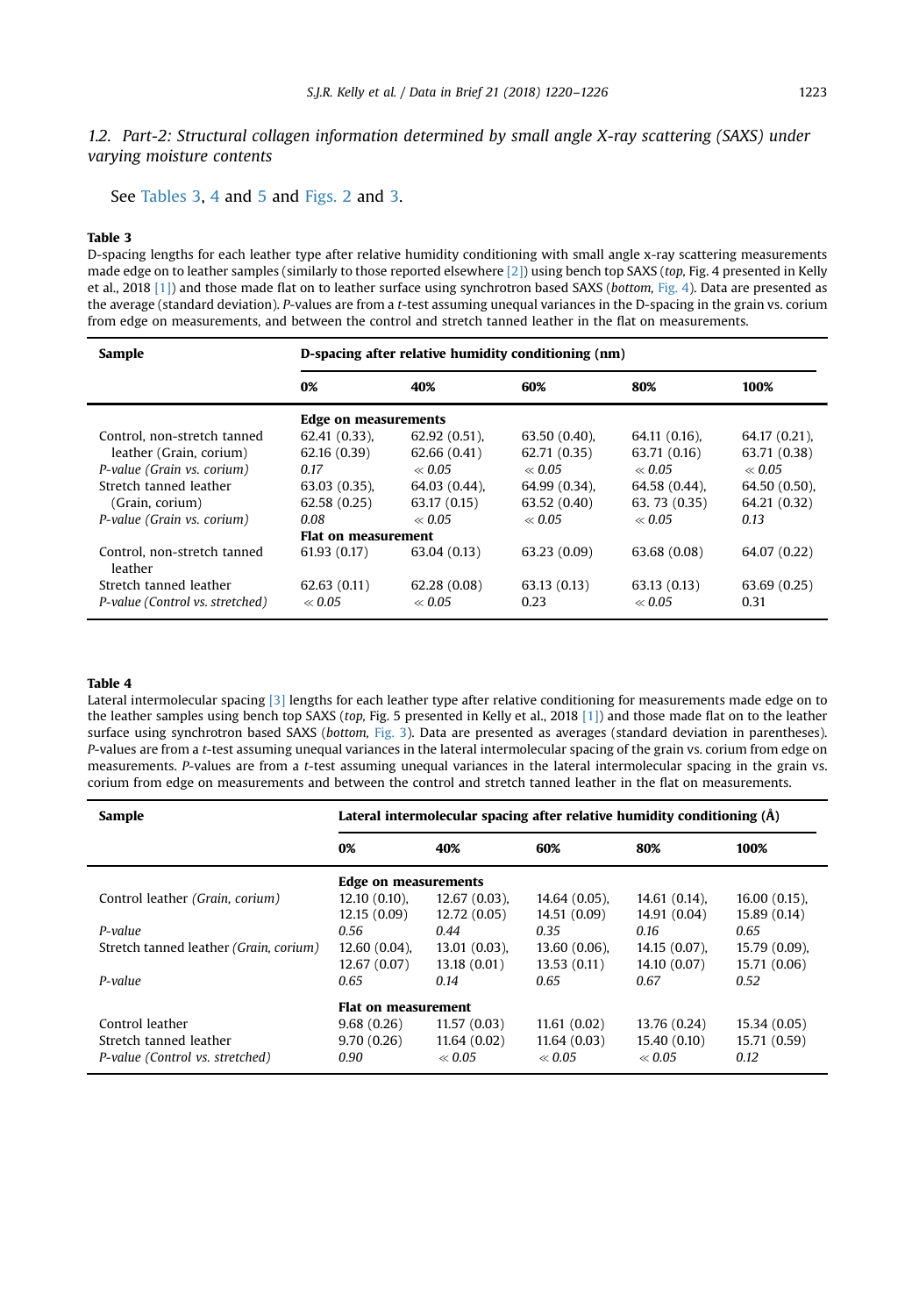#### <span id="page-4-0"></span>Table 5

Collagen fibril structural parameters characterize the collagen fibril structure when dry and wet, with rate of change in structure as water is added to the structure for measurements made edge on to the leather surface using bench top SAXS (top), and with measurements made flat on to the leather surface using synchrotron based SAXS (bottom). Data are presented as averages (standard deviation in parentheses).

| Sample           | <b>Parameter</b>                   | <b>Dry</b> <sup>a</sup> | Wet <sup>b</sup> | Rate of change | $\Delta$ (dry to wet) |
|------------------|------------------------------------|-------------------------|------------------|----------------|-----------------------|
|                  | Edge on measurements               |                         |                  |                |                       |
| Control leather  | $D$ -spacing $(nm)$                | 62.38(0.21)             | 64.17 (0.21)     | 5.79(0.96)     | 2.9%                  |
| (Grain)          | Lateral intermolecular spacing (Å) | 11.86(0.53)             | 16.00(0.15)      | 11.89 (2.47)   | 34.9%                 |
| Control leather  | $D$ -spacing $(nm)$                | 62.04(0.20)             | 63.71 (0.38)     | 5.24(0.94)     | 2.7%                  |
| (Corium)         | Lateral intermolecular spacing (Å) | 11.86(0.53)             | 15.89 (0.14)     | 11.89 (2.47)   | 34.0%                 |
| Stretch tanned   | $D$ -spacing $(nm)$                | 63.27 (0.37)            | 64.99 (0.50)     | 6.27(2.03)     | 2.7%                  |
| leather (Grain)  | Lateral intermolecular spacing (Å) | 12.02(0.15)             | 15.79 (0.09)     | 11.79 (0.84)   | 31.4%                 |
| Stretch tanned   | $D$ -spacing $(nm)$                | 62.58(0.17)             | 64.21 (0.32)     | 5.60(0.96)     | 2.6%                  |
| leather (Corium) | Lateral intermolecular spacing A)  | 12.14(0.13)             | 15.71 (0.06)     | 11.10(0.71)    | 29.4%                 |
|                  | <b>Flat on measurements</b>        |                         |                  |                |                       |
| Control leather  | $D$ -spacing $(nm)$                | 61.93(0.17)             | 63.69 (0.25)     | 5.11 (1.89)    | 2.8%                  |
|                  | Lateral intermolecular spacing (Å) | 9.68(0.26)              | 15.69(0.15)      | 1.60(0.13)     | 63.3%                 |
| Stretch tanned   | $D$ -spacing $(nm)$                | 62.63(0.11)             | 64.07 (0.22)     | 4.78(0.60)     | 2.3%                  |
| leather          | Lateral intermolecular spacing (Å) | 9.70(0.26)              | 15.43 (0.02)     | 1.35(0.08)     | 59.1%                 |

<sup>a</sup> Dry represents measurement at 0% relative humidity measurements (under vacuum).

b Wet represents measurement at 100% relative humidity measurements (soaked in water). Dry measurements from the Synchrotron flat on measurements were interpolated from measurements at 40%, 60%, 80% and 100% relative humidity points.



Fig. 2. Variations in D-spacing from flat on measurements with moisture content in (a) control leather and (b) stretch tanned leather (slope = 5.11  $\pm$  1.88  $R^2$  = 0.79, slope = 4.78  $\pm$  0.60  $R^2$  = 0.97 respectively).



Fig. 3. Variations in lateral intermolecular spacing from flat on measurements with moisture content on (a) control leather and (b) stretch tanned leather (slope =  $1.60 \pm 0.13$ ,  $1.35 \pm 0.08$ ;  $R^2 = 0.81$ , 0.90 respectively). Note the error bars are not visible on some points since the variation within sample repeats was  $< 0.05$ .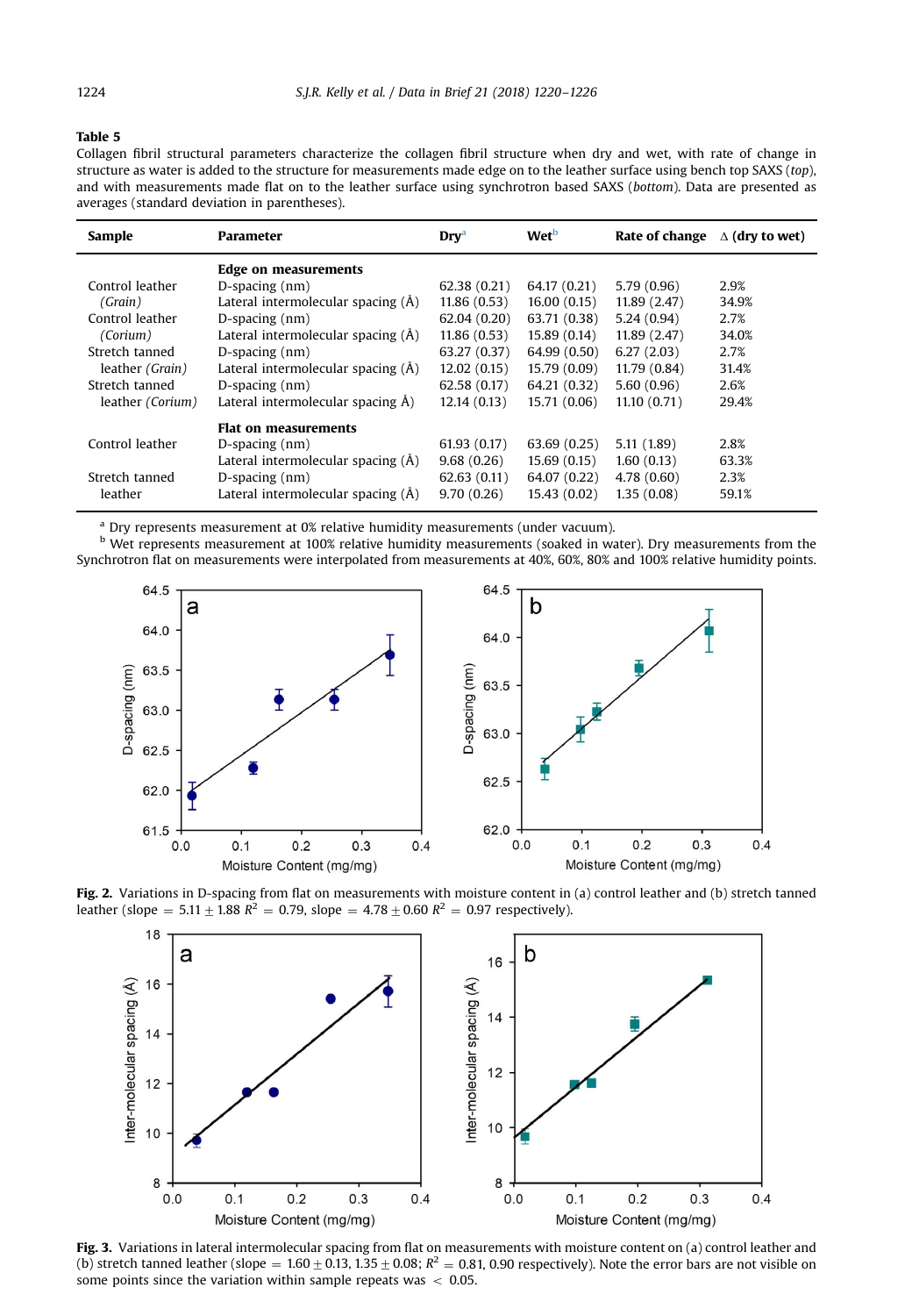<span id="page-5-0"></span>



Fig. 4. Force deflection curves for (a) control leather and (b) stretch tanned leather where the corium side under tension is represented by the dashed line and the grain side under tension is represented by the solid line.

#### 2. Experimental design, materials, and methods

Leather was prepared from ovine pelts. The first stages consisted of conventional lime sulfide paint, followed by neutralising and washing, then treatment with a commercial bate enzyme (Tanzyme) and pickling in 20% NaCl and  $2\%$  H<sub>2</sub>SO<sub>4</sub>. After this stage some samples were subjected to biaxial tension during the remaining of tanning (stretch tanned) and others were tanned without tension (control). The tension applied resulted in a 3% strain parallel to the backbone of the animal and 15% in the perpendicular direction. The remaining tanning process consisted of degreasing, pretanning with 2% oxizolidine, neutralising and washing, then tanning with 5% chrome sulfate solution and retanned with 2% Tanicor (synthetic tanning agent). The final steps were treatment with 6% fatliquor solution and 0.5% formic acid. At this point the skins under tension were released from tension, washed and dried.

Moisture control was achieved by a controlled humidity cell for in situ SAXS measurements on the benchtop NanoStar device) and via pre-treatment in controlled humidity environments using saturated salt solutions for SAXS measurements at the Australian Synchrotron SAXS beamline. The saturated salt controlled humidity environments were also used to condition samples prior to the three-point bend tests.

Diffraction patterns recorded on the SAXS II Nanostar were in the scanning-SAXS configuration with rotating anode Cu Kα X-ray generator, crossed Göbel mirrors and HiStar area detector (Bruker AXS) and an X-ray energy of 8 keV and a sample to detector distance of 1.10 m. For the Australian Synchrotron SAXS measurements an X-ray energy of 18 keV was used with a sample to detector distance of 3.30 m for measurements in the low Q-range ([Fig. 1\(](#page-2-0)b)) and 0.56 m for the high Q-range [\(Fig. 1](#page-2-0)(a)) with a Pilatus 1 M detector. The exposure time for diffraction patterns was in the range of 1–5 seconds in gapless mode.

Three point bending tests were performed according to ISO 178:2010 using an Instron 4467 instrument (ITW, Massachusetts, USA) to record the force defection curves.

Processing of the raw SAXS data from the Nanostar used the DPDAK software package [\[4\]](#page-6-0) while for the Australian Synchrotron data scatterBrain software was used.